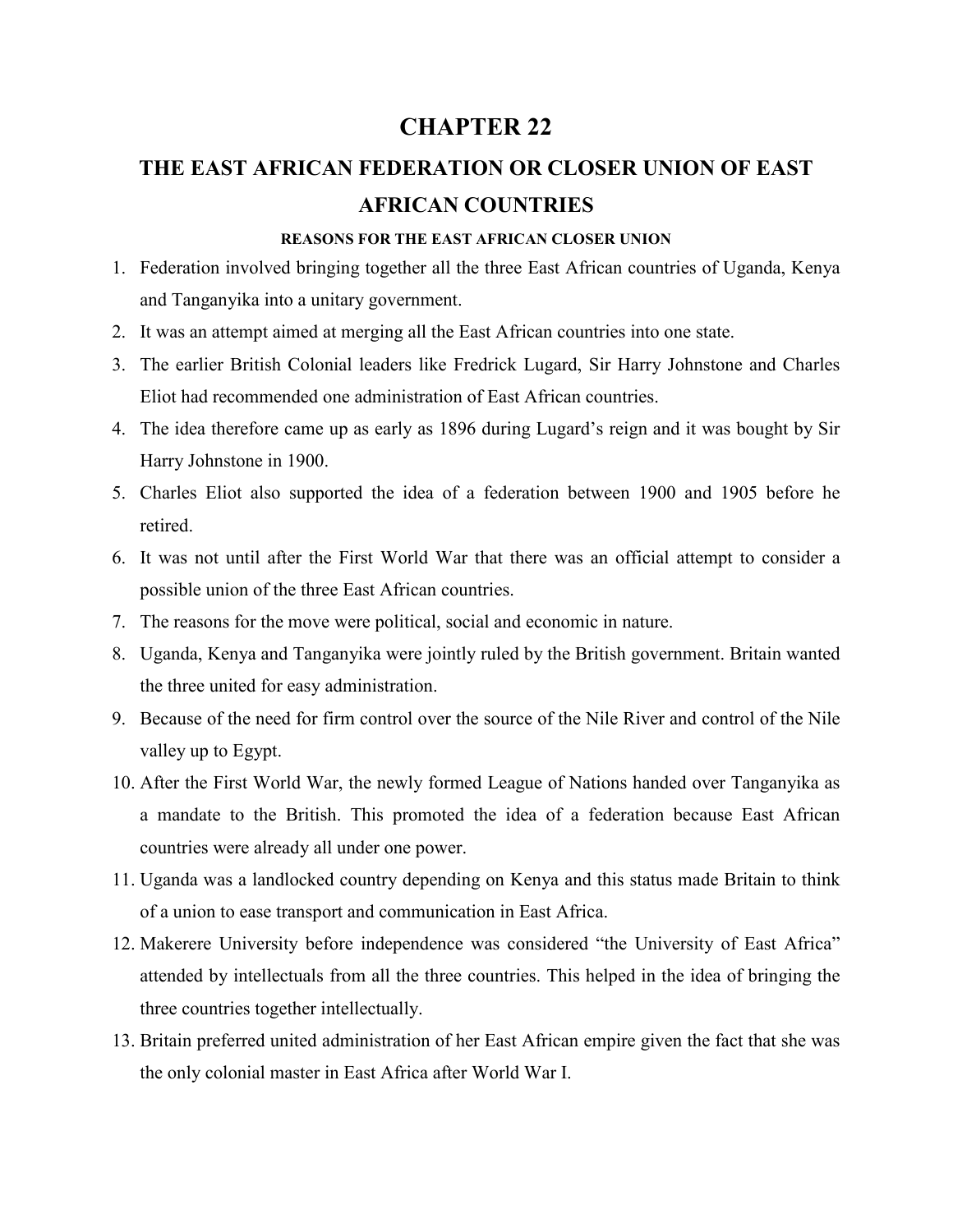- 14. The three East African countries shared the same problems thus it would be wise to handle them as one territory.
- 15. The boundaries of the three East African countries were artificial and there would be much gain by sharing resources hence need for a federation.
- 16. Similar laws would also be used once integration was arrived at.
- 17. There would also be joint customs control, postal services, currencies, defense and agricultural research.
- 18. The capital and human resources would also be merged and this would avoid duplication of services.
- 19. There would be joint market and currencies for economic gain.
- 20. Unity and brotherhood among the East African people would also be achieved through East African federation.
- 21. The union would also make the East African countries that were affected by World War I recover quickly from the war effects because they had accumulated a lot of debt.
- 22. The First World War had seen the need for a federation in coordination and sharing resources so as to win the war. The idea therefore picked up after the war had ended.

### **REASONS FOR THE FAILURE OF EAST AFRICAN FEDERATION**

- 1. The reasons for the failure of East African federation were both internal and external.
- 2. Uganda and Tanganyika strongly opposed the idea. They feared to be turned into white settlers' colonies.
- 3. The Baganda in Uganda also feared that the federation would undermine their privileged position. They looked at the federation as an arrangement that would block their social and political progress.
- 4. The East African states all along wanted independence. They feared that if they went into a federation their quest for freedom would be shattered.
- 5. The Africans also feared the white domination over them incase the federation was formed.
- 6. There was yet another fear that Tanganyika would return to the Germans because there were still some few Germans in Tanganyika and they were still a very big threat.
- 7. The new British Governor in Tanganyika, Sir Donald Cameroon also opposed the idea greatly.